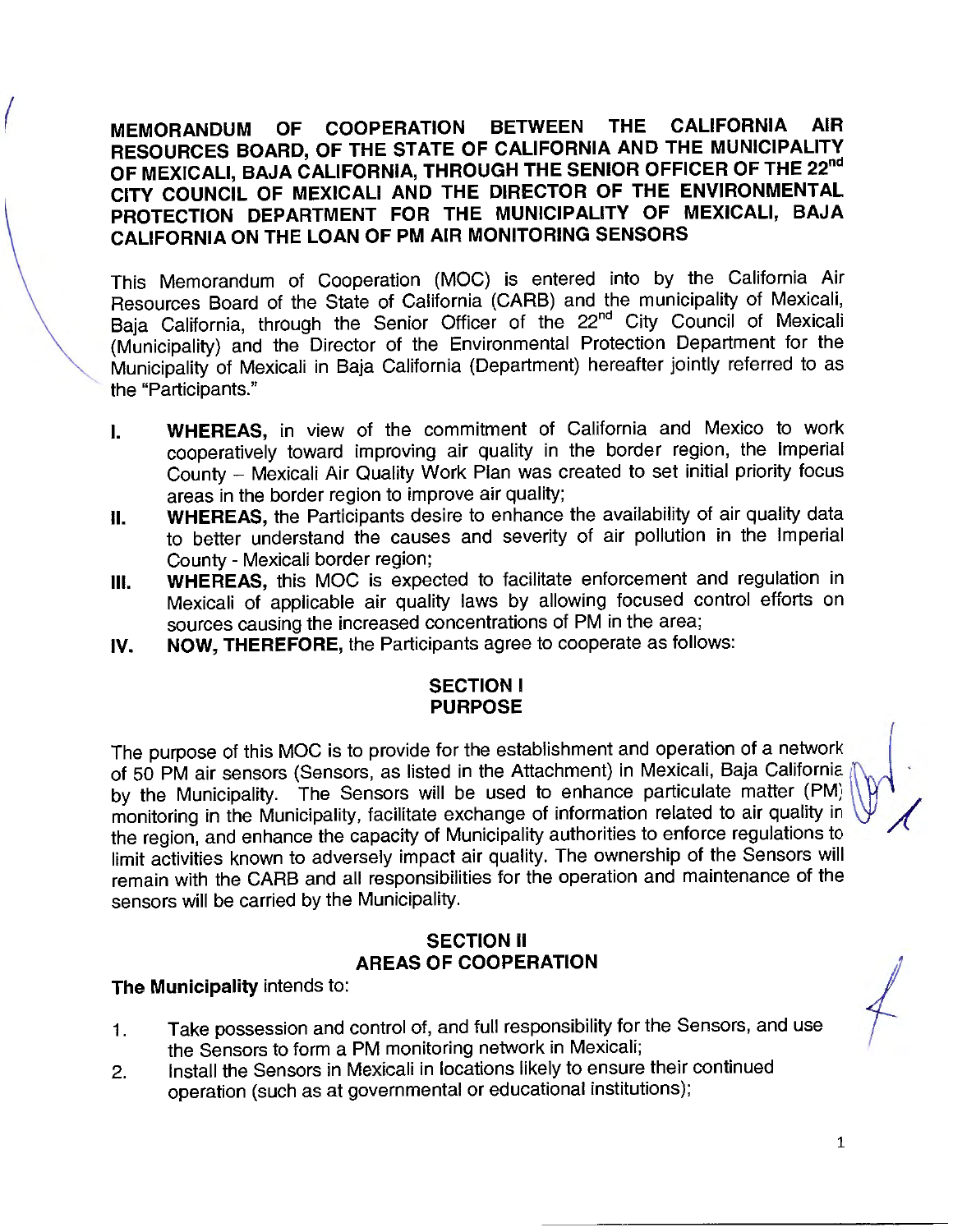- 3. Inform CARS of any problems that may arise with the Sensors' operation and consult with CARS on potential solutions;
- 4. Undertake reasonable efforts to maintain the continued operation of the Sensors;
- 5. Use the data provided by the Sensors as an enforcement tool to identify sources that generate high PM around the Municipality; and
- 6. Quarterly, share information with CARB on the actions taken to reduce PM emissions based on sensor data. Information is to include general information on the inspections that were performed as a result of the monitoring and the associated enforcement actions that were taken. Quarterly submittal of inspection reports will be sent to CARS for three (3) years from the date of signature of this MOC.

## **CARB** intends to:

- 1. Provide the Sensors to the Municipality in two phases;
	- Phase 1: 25 PM air sensors will be delivered to the Municipality in Imperial County, California at a time and place that the City and CARS agree to;
	- Phase 2: An additional 25 PM air sensors will be sent to the Municipality within three (3) months if GARB determines that the Phase 1 sensors are operating correctly after their installation in Mexicali by the City;
- 2. Transfer responsibility for the control and operation of the Sensors to the City on an ongoing basis for the purpose of the Municipality operating an air monitoring network in Mexicali;
- 3. Provide a training session in El Centro, California, with CARS staff, the City, and other local government organizations to discuss sensor installation and operation;
- 4. Provide the Municipality with additional consultation on installation, maintenance, and other technical issues relating to the sensors as needed.

## **SECTION** Ill **DURATION, TERMINATION, MODIFICATION**

The Municipality will be allowed to possess the Sensors on an ongoing basis, subject to the Municipality fulfillment of its intentions as stated in this MOC. This MOC may be terminated by either CARB or the Municipality, if the MOC is terminated the Municipality will make reasonable efforts to return the Sensors to GARB. This MOC may be amended at any time as agreed by the Participants in writing.

## **SECTION IV DISPUTE RESOLUTION, AUTHORIZED REPRESENTATIVES, NOTICES**

The Participants will use their best efforts to settle amicably any dispute, controversy, or claim arising out of this MOC. Any disputes arising out of this MOC shall be negotiated between the authorized representatives identified below, who shall act as liaisons for this MOC. Any notice or request required or permitted to be given or made under this

2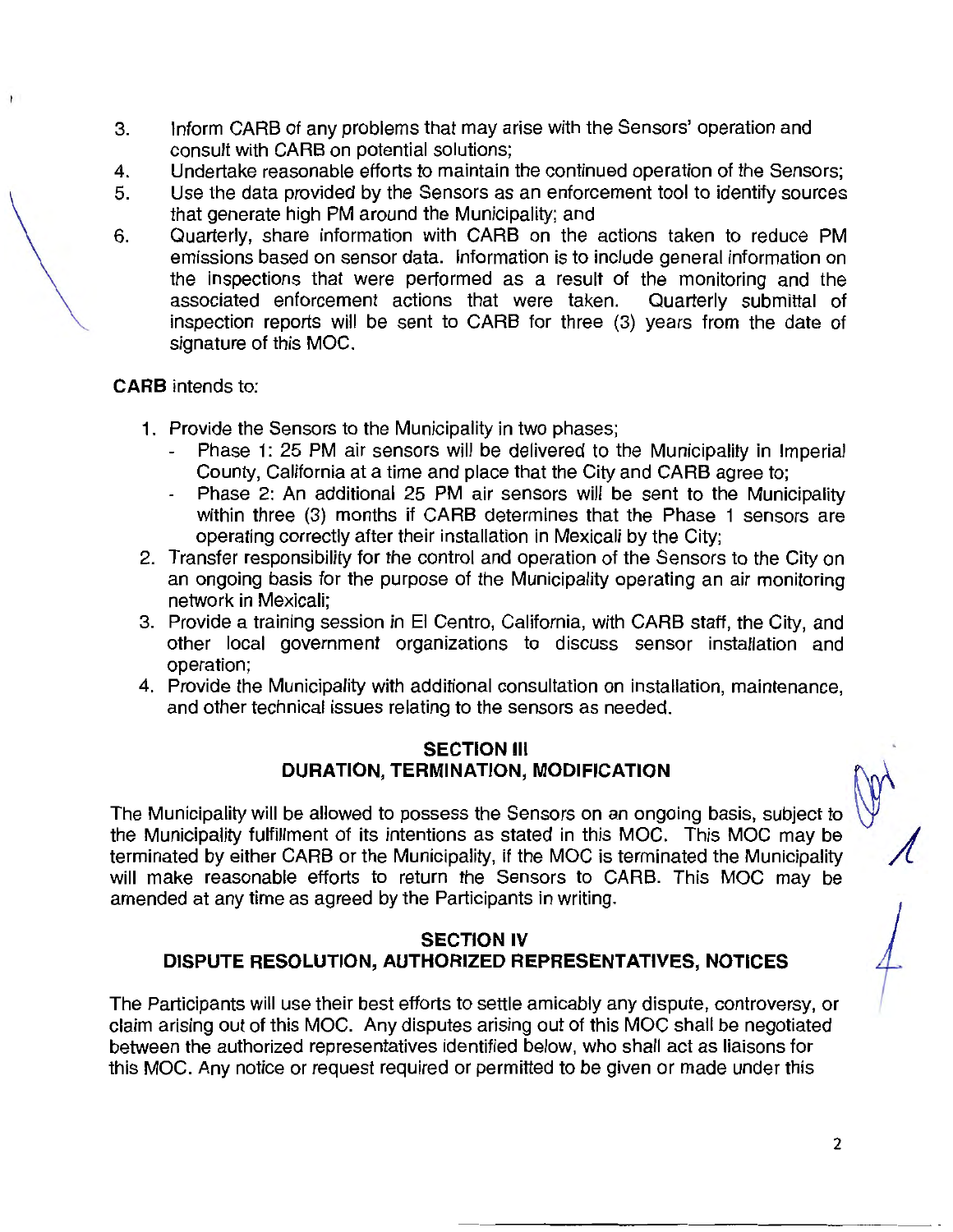MOC shall be in writing and provided to the address specified below or such other address as shall be hereafter notified.

For the California Air Resources Board: Chief of the Air Quality Planning and Science Division.

1001 I Street, Sacramento, CA 95812

For the Municipality of Mexicali, Baja California: the Senior Officer of the 22nd City Council of Mexicali.

Calzada lndependencia 998, Centro Cfvico C.P. 21000, Mexicali, Baja California

For the Environmental Protection for the Municipality of Mexicali, Baja California: The Director.

Plaza Baja California Local 17-C, Calzada lndependencia.S/N, Centro Cfvico C.P. 21000, Mexicali Baja California.

#### **SECTION V INDEMNIFICATION**

The Municipality agrees to indemnify CARS for any action taken against CARS relative to the provision of the Sensors as described in this MOC.

#### **SECTION VI GOOD FAITH, FUNDING AND RESOURCES**

The Participants agree in good faith to uphold the general principle on the transfer of possession of the Sensors. CARS and the Municipality agree to notify one another if any problems arise and to work together to foster maximum confidence in the air quality monitoring data generated by the Sensors. All activities undertaken pursuant to this MOC shall be subject to the applicable laws of the Participants, as well as the availability of funds, personnel, and other resources of each Participant.

#### **SECTION VII SUPPLEMENTARY PROVISION**

The Participants acknowledge that this MOC is only intended to provide for cooperation between the Participants and does not create any legally binding rights or obligations. To the extent any other provision of this MOC is inconsistent with this paragraph, this paragraph shall control.

In WITNESS THEREOF, the California Air Resources Board and the Municipality of Mexicali, Baja California, approve of this MOC to be executed by their duly authorized representatives, signed in duplicate in the city of Mexicali, Baja California the 7<sup>th</sup> of December of 2018.

 $\frac{1}{2}$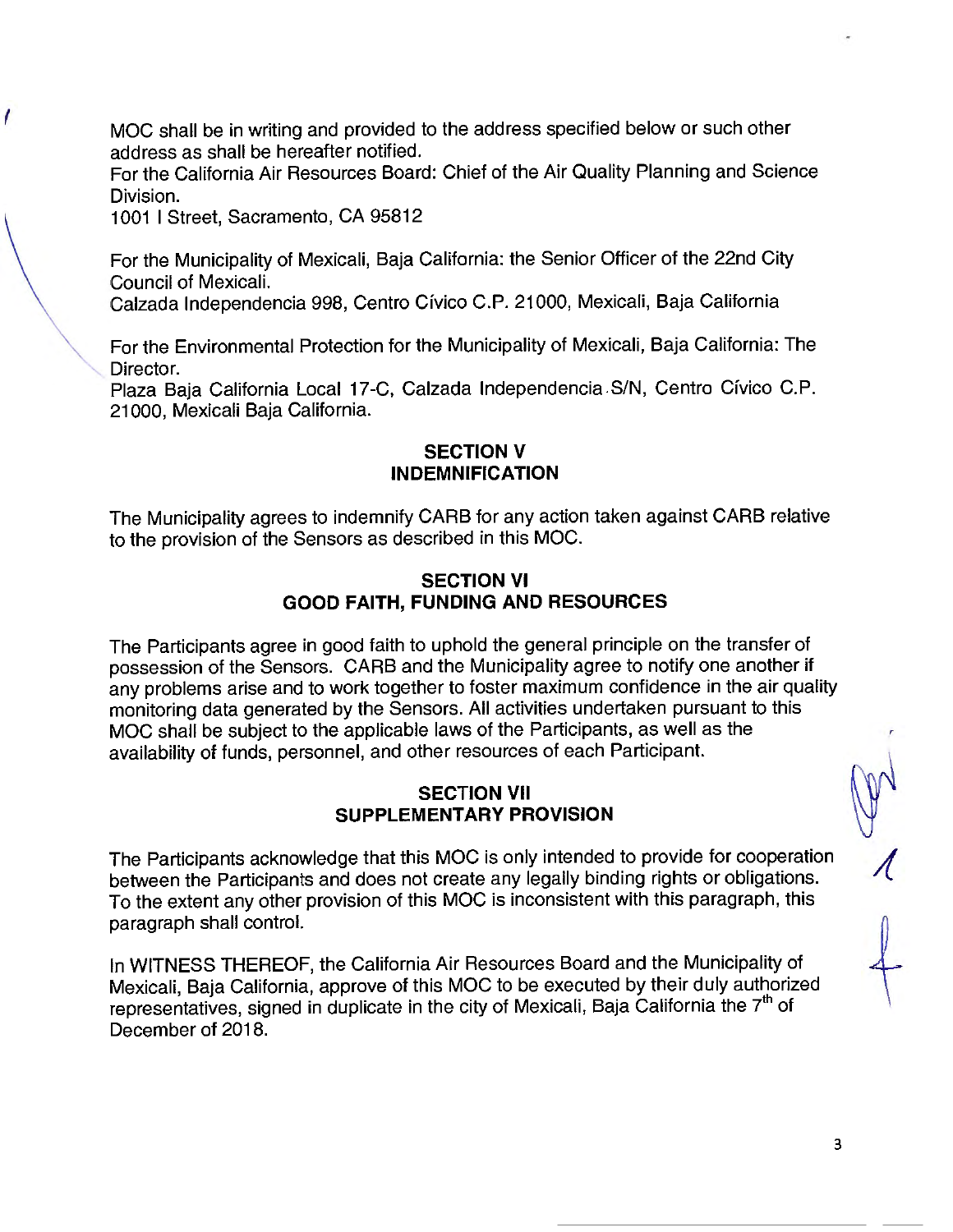THE CALIFORNIA AIR RESOURCES BOARD MICHAEL BENJAMIN Chief, Air Quality Planning and Science Division THE MUNICIPALITY OF MEXICAL BAJA CALIFORNIA, OSCAR ORWEGA VELEZ Senior Officer of the 22nd City Council of Mexicali, Baja California. THE ENVIRONMENTAL PROTECTION DEPARTMENT FOR THE MUNICIPALITY OF **MEXICALI, BAJA CALIFORNIA** com **LUIS FLORES SOLIS** Director of the Environmental Pretection Department for the Municipality of Mexicali in Baja California WITNESSES

 $\overline{4}$